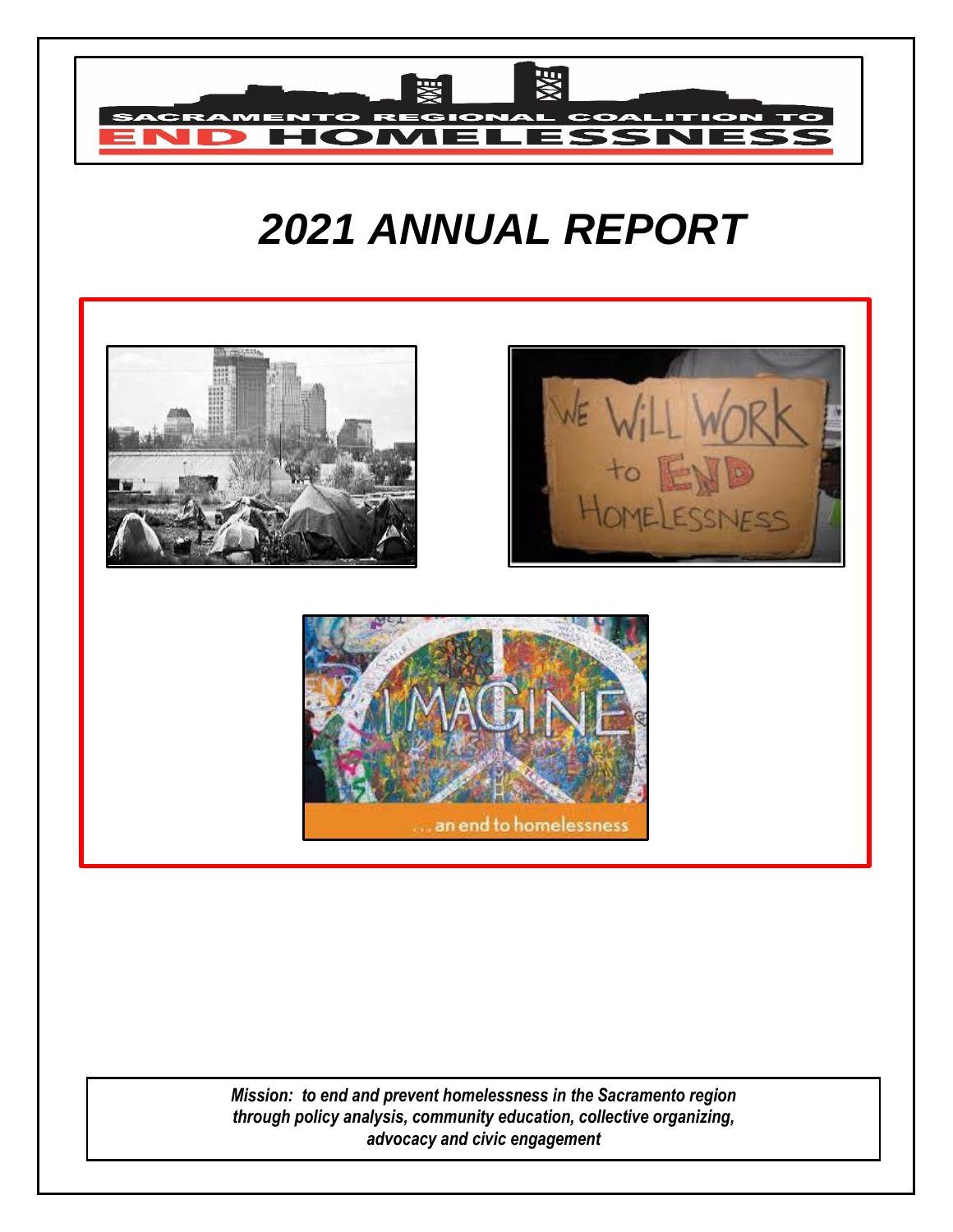## **ADVOCACY**

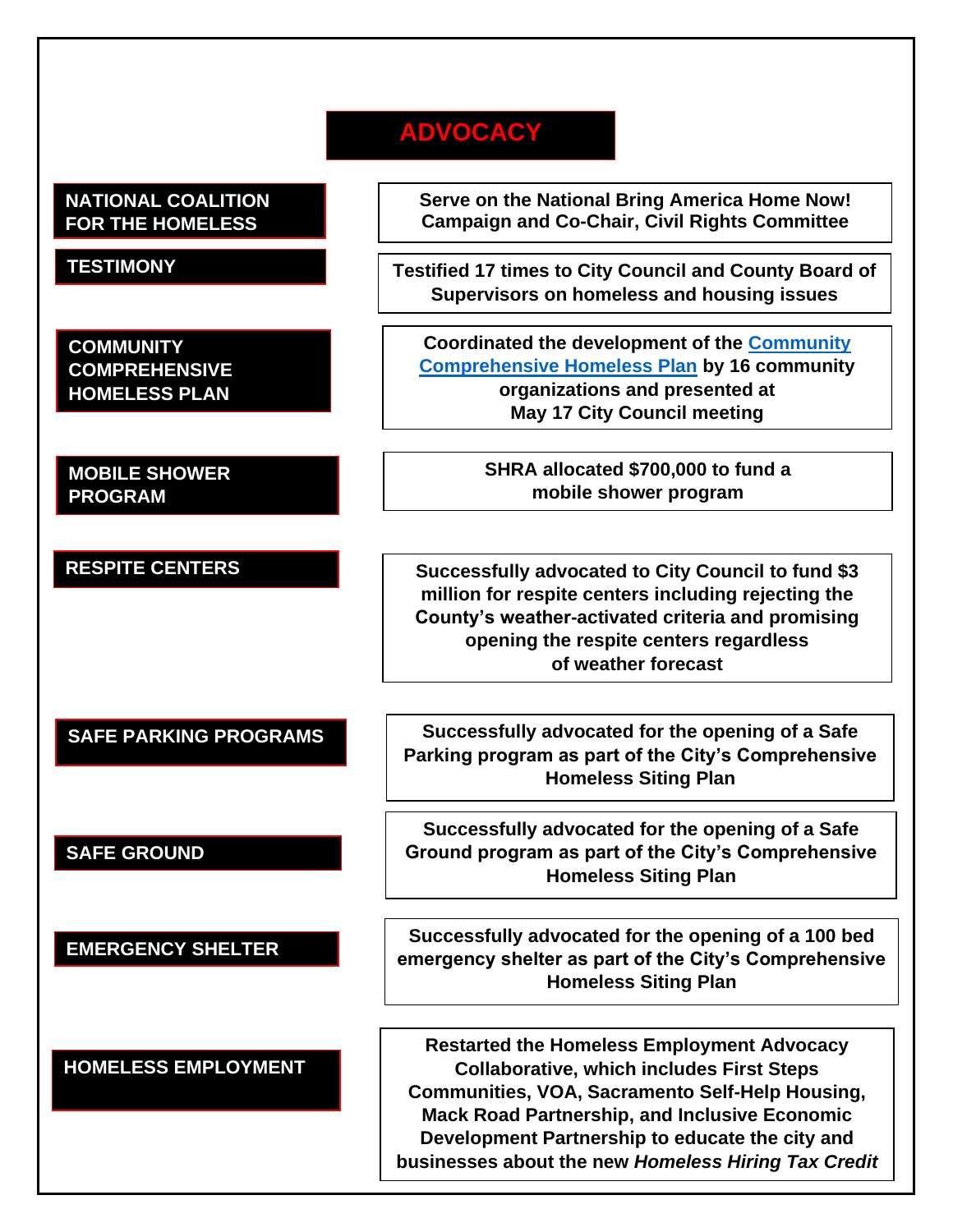## **COMMUNITY ENGAGEMENT**

#### **Candlelight Vigil & March to Remember 4 Unhoused Neighbors Who Died in Winter Storm**

**February 5, 2021**

**Over 100 community members attended candlelight vigil at City Hall and marched to County Board of Supervisors to remember & protest the deaths of 4 Unhoused Neighbors Who Died in Winter Storm**





#### **8 TH ANNUAL INTERFAITH HOMELESS MEMORIAL SERVICE,**

**December 21, 2021**

**Over 100 community members attended candlelight vigil at City Hall to honor 145 of our unhoused neighbors who we lost in 2021**

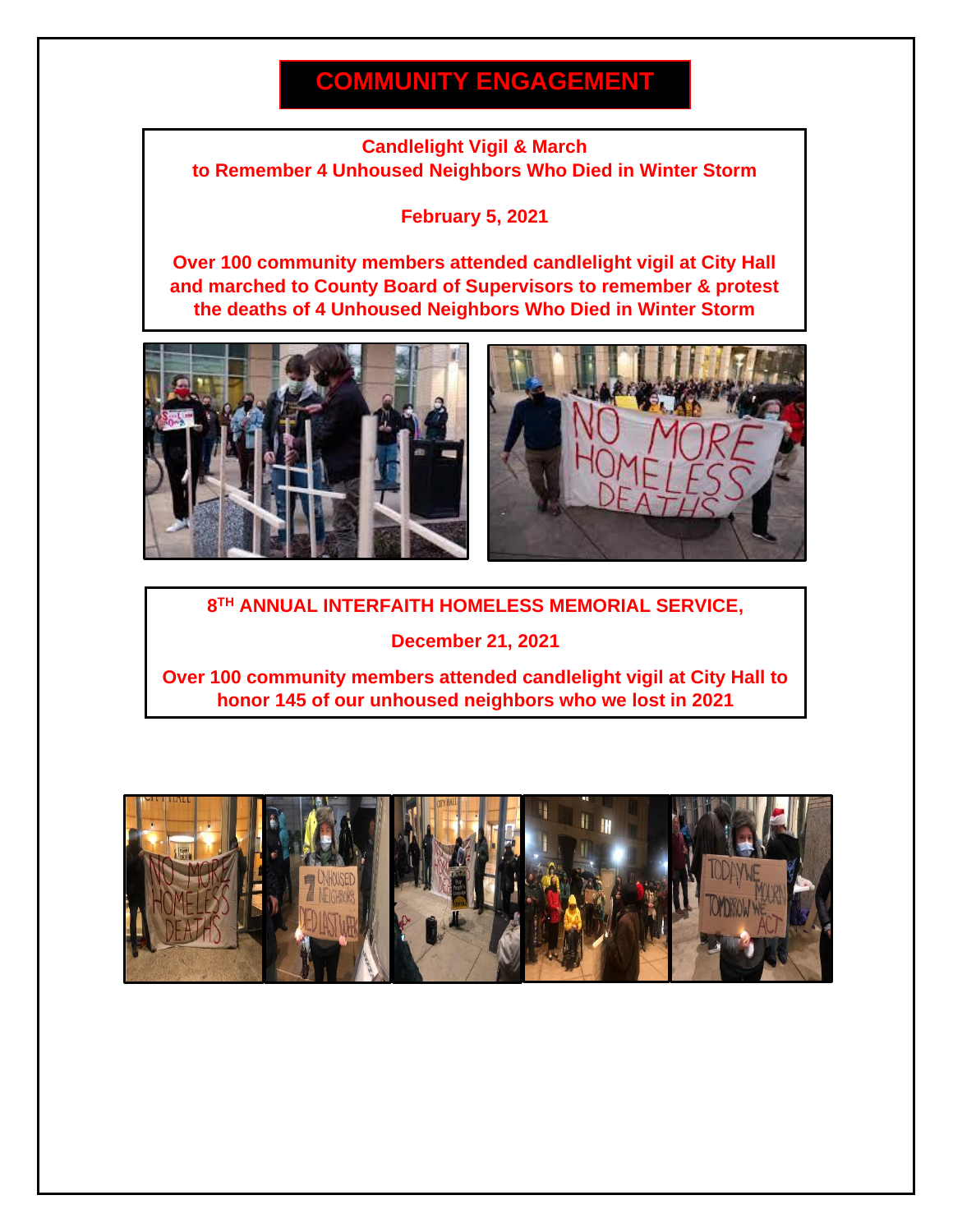

### **First Response Transformation Campaign [FRTC] Equity Advisory Group**

**SRCEH serves on Public Health Advocates First Response Transformation Campaign [FRTC] Equity Advisory Group FRTC is a coordinated campaign to help CA communities reimagine and redesign emergency response systems. The Campaign will help CA communities to establish systemic changes making their emergency response systems more responsive, more respectful, less costly, and less racially biased. In Sacramento the Campaign's advocacy has led to the Sacramento County's Wellness Crisis Call Center & Response [Alternative 911]**



### **COVID-19 & PEOPLE EXPERIENCING HOMELESSNESS**

**SRCEH coordinated four focus groups of people experiencing homelessness at three different locations in Sacramento for researchers at the Oak Ridge Associated Universities [ORAU] to receive feedback from people with lived experience of homeless on the best way the to do outreach and education to homeless encampments on COVID-19, including increasing access to vaccinations**



## **ENVIRONMENTAL JUSTICE**

**Serve on the Environmental Justice Issue Paper Expert Working Group to consult on the Environmental Justice (EJ) Issue Paper - a multi-year initiative that results from the Council's 2019 Five Year Review of the Delta Plan. The paper will inform potential actions to address environmental justice issues in and related to the Delta and the Council's work.**



**Co-founded the Sacramento Services Not Sweeps Coalition, in conjunction with other community organizations including Loaves and Fishes, SafeGround, Sacramento Homeless Organizing Committee, Sacramento Homeless Union, Sacramento Poor Peoples Campaign, Sacramento Street Medicine and Sacramento Tenants Union**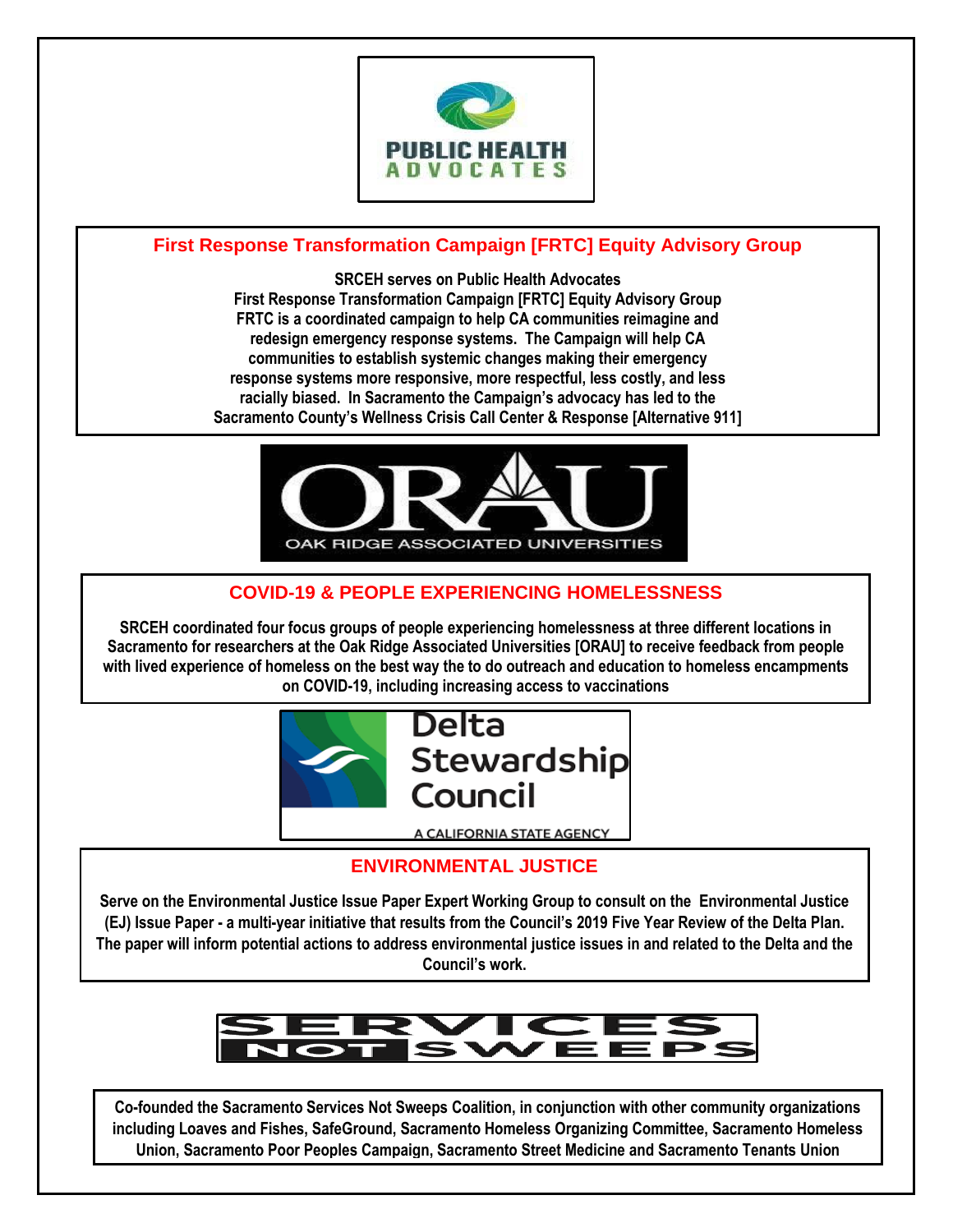## **COMMUNITY EDUCATION**

#### **7 TRAININGS; COMMUNITY PRESENTATIONS TO OVER 250 PEOPLE**

**Community Presentations & Trainings:**

- **CSUS Renaissance Society**
- **CSUS Social Work classes**
- **Sacramento County Mental Health Advisory Board**
- **Service Employees International Union [SEIU 1000**
- **Women's Empowerment: "Finding Your Voice"**

#### *Finding Your Voice Training [November 11, 2021] Women's Empowerment Session 85*

*I wanted to thank you for coming in. I wrote an email for the city council's meeting agenda item 24. I shared my experience from when I was homeless – what I thought they could add and where I'm at today. Not 2 days later I received an email from the Mayor's office offering to help me with the emergency housing voucher. The next day they called me and sent my information to SHRA to help me further. April from SHRA contacted me the very next day. I was surprised and grateful to have a response from them.* 

> *Without you I wouldn't have had this opportunity and experience of actually being heard. Thank you for helping me find my voice.*



**National Homeless Mortality Toolkit:** member of the National Homeless Mortality Working Group and co-author of *An Overview of Homeless Mortality* chapter of Toolkit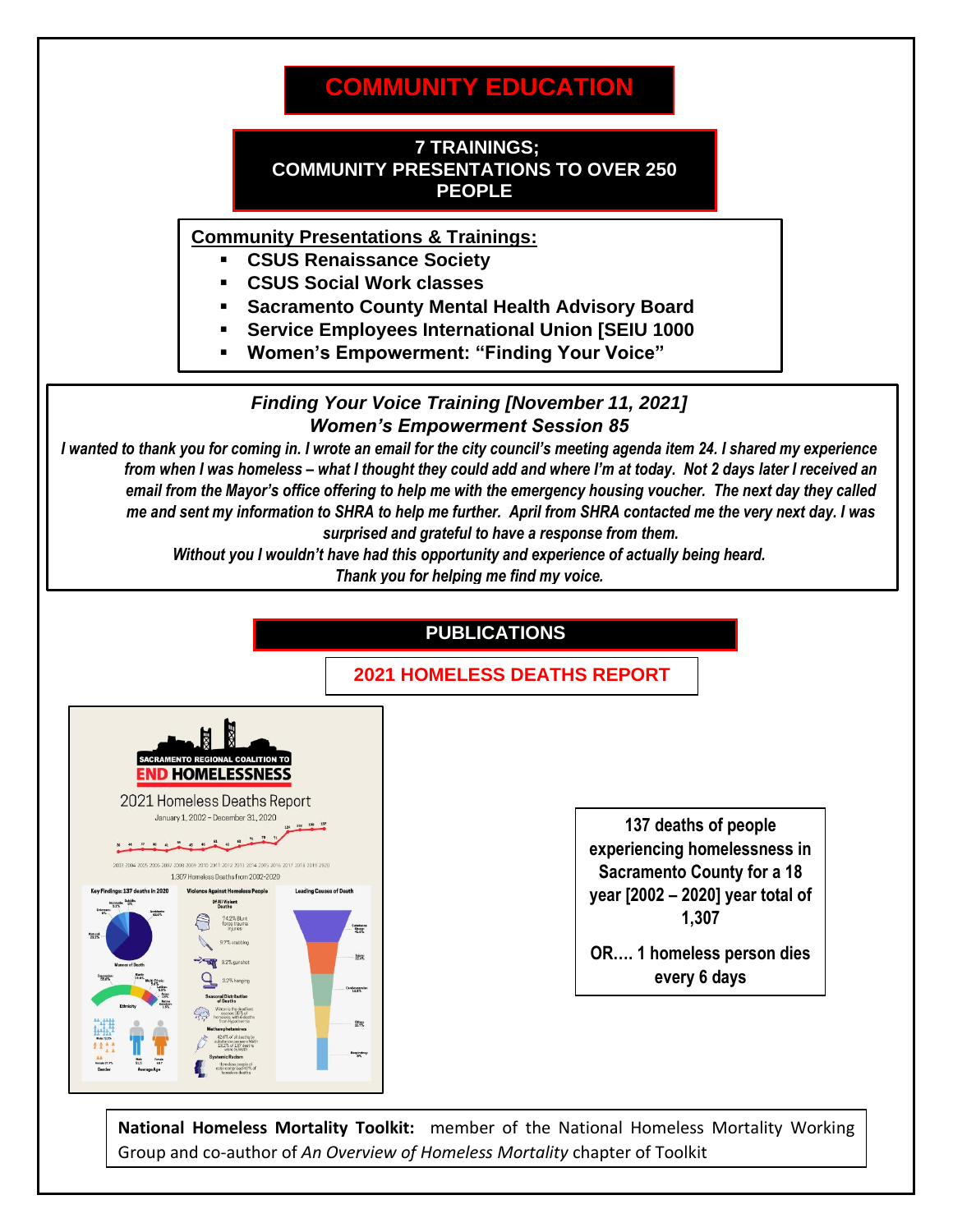## **COMMUNICATIONS**

### **ACTION ALERTS**



#### **MEDIA COVERAGE**



**SRCEH issued 15 Action Alerts to the community on key homeless issues**

**SRCEH was covered in 60 news stories in 2021 including ABC 10, Capital Public Radio, CBS Sacramento, Fox 40, Huffington Post, KCRA, KCRW, NBC, Sacramento Bee, Sacramento News & Review, Sacramento Observer, Sacramento Business Journal, Stars and Stripes, The Globe & Mail**

**SRCEH E-NEWS SRCEH writes and distributes our** *SRCEH E-News* **to over 2,100 people a month**

> **600 readers on a monthly basis for an annual total of 7,200 readers in 2021**

**WEBSITE www.srceh.org averages over 500 visits a month or over 6,000 visits on an annual basis**

> **Our publications and fact sheets are widely used in the community and the media**

### **SOCIAL MEDIA**



**SRCEH has over 1,000 followers on Facebook**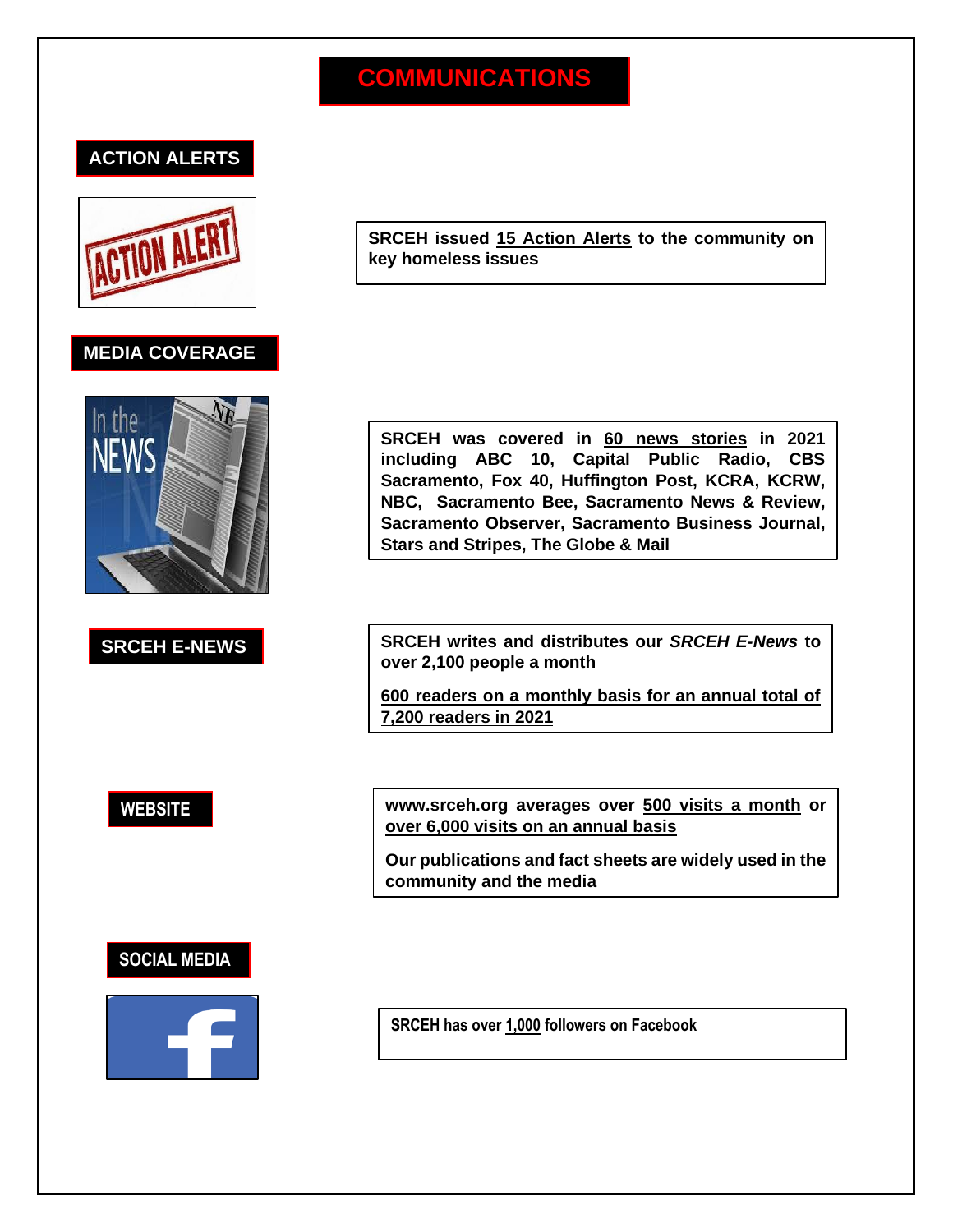## **SUPPORTERS**

*Thank you for your support of SRCEH's social justice mission*

**16 Foundations; Financial Institutions;** 

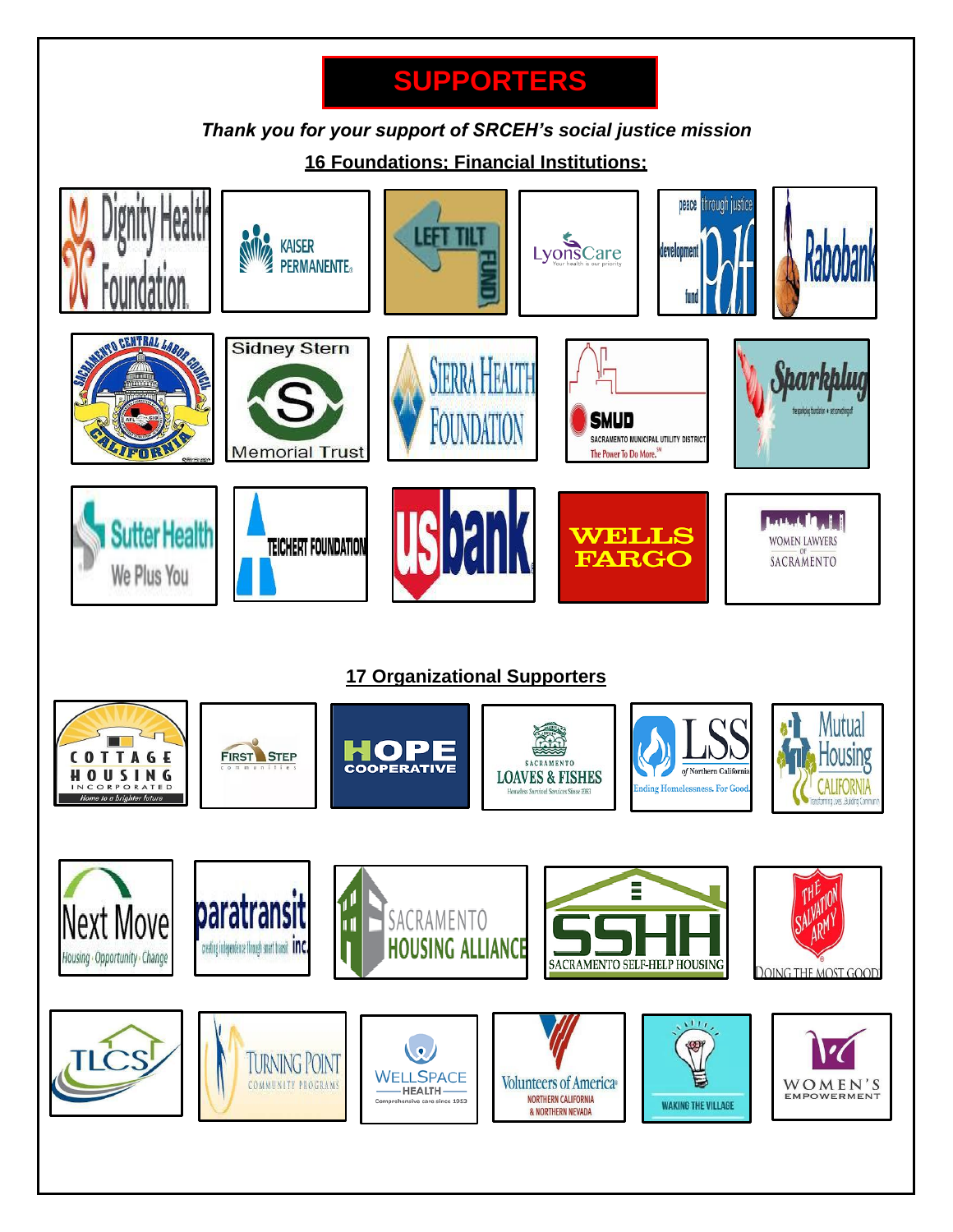## **169 MONTHLY SUSTAINERS & DONORS**

**Monthly Sustainers**

Cynthia Abbott Carlos Alloy Kim Alexander Karen Andrus Dr. Arturo Baiocchi Laurel Beckett Emily Baine Michaels Peter Beilenson Mary Blackburn Janice Briggs Tim Brown Ken Budman Halleluyah Cahassai Rose Cabral Peter Cala Edric Cane Patricia Cassidy Rabbi Castleman Patricia Cole Abre Conner Assemblymember Cooley Robert Coplin Cathy Creswell Ken Cross Lisa Culp Kathy Cunningham Dr. Susanna Curry Cosey Darf Dennis & Martha **Desmangles** Jim Dodds Suzi Dotson Eric Dudely Bridgette Driller Jennifer Dunmire Mary Eagan Corin Elrick Kai Erlenbusch Tammie Erlenbusch Marjorie Feller John Ferrera Forest Findley Chelesa Fink Jon Fish James Fitzpatrick John Foley Vince Fracello Dan Friedman Cassy Friedrich Alice Ginosar Sarah Gonzales Diana Graber Carol Greenwood Georgia Griego Jane Gribben

Anthy Alexiades Wallace Green Hilary Haycock Nicolas McConnell Blain Newport Sarah Ropelato Lilly Spitz Alexandra Weill **Donors** Christina Hake Lyra Halprin Deanna Hanson William Hatrick Susan Hayes Bradley Heller Ashley Hill Kelly Holland Barbara Hopkins Jacob Hosler Kevin Howard Elizabeth Hudson David Husid Marie Jachino Roberto Jimenez Erin Johansen Claire Jones Noel Kammerman Bill Kennedy Faye Wilson Kennedy Ellen King **Bill Knowlton** Kristin Kolkinski Edye Kroger Howard Lawrence Carlos Lagomarsino Steven Lee Samar Lichenstein Megan Lionberger Grace Loescher Paula Lomazzi Jaiden Lujan Diane Luther Susan Lynch Carol McDonough Leo McFarland Kelly McGann Susan McGinty Linda McKay Michelle McNeil Valeri Mihanovich Logan Mitchell Bill Mohler Paul Morrissette Jennifer Mosher Bobbin Mulvaney Janice Nakashima Kathy Nelson Carol Nutt Martha O'Donnell Daljinder Padda Molly Penberth Liz Pittman Michele Prichard

Molly Primertel Ralph Propper Molf Pugh Donna Racik Jeremy Racik Krsitin Rathbun Christine Ratekin Russell Rawlings Adrian Rehn Tina Reynolds Brian Ridgeway Ezra Roati Carol Roberts Sally Rodgers Al Rowlett Anne Marie Rucker Veronia Russell Kimberly Rutledge Judy Sala Amber Salazar Gabrielle Salazar Fabrizio Sasso Amani Sawires Julian Scheer Leslie Shields Chalres Shulock Alan Skelly Herbierto Soto Norman Spaulding Shannon Stevens-Dominquez Floretta Sutter Linda Sweetman Daniel Tancredi Richard Taylor Eileen & John Thomas Vaneesa Thompson Gabby Trejo Kathleen Tresso Jonathan Truck Beth Valentine Barbara Vaughn Aaron Washington Kate Washington Steve Watters Ane Watts Susan Weber Kerin West April Wick Dan Wilson Mary & Duan Wray Holly Wunder-Stiles Blake Young Kim-Son Zeigler